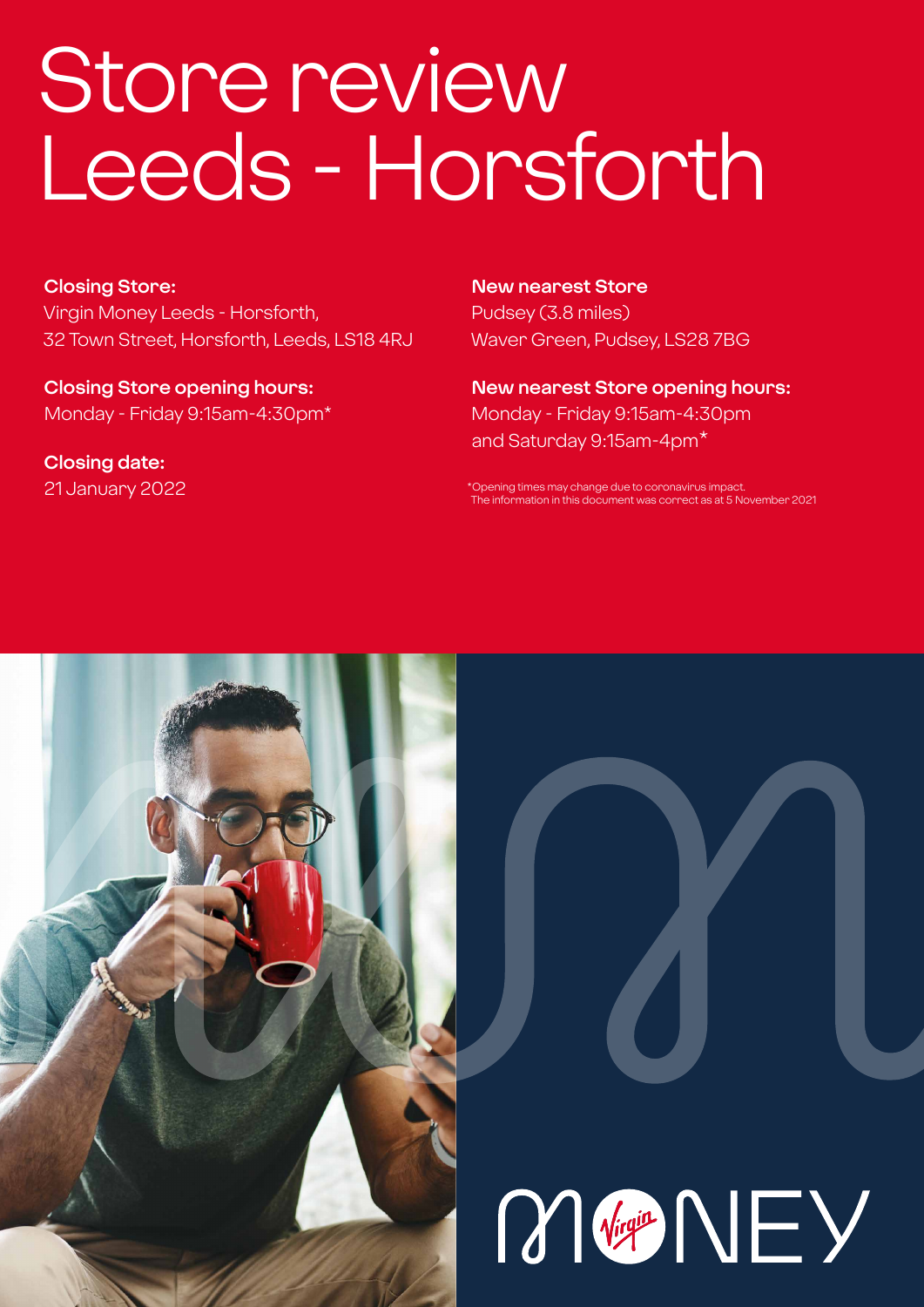# Summary of discussions

This Store review shares the outcome of discussions following the closure announcement for Leeds - Horsforth Store. It also contains our contact information if you have any questions or need help before or after the Store closes.

Since the closure announcement, we've been speaking to customers and local stakeholders to find out how we can limit the effects of this closure as much as possible. This has included reaching out to vulnerable and potentially vulnerable customers to offer additional support.

### Why we're closing your Store

More and more customers are taking advantage of our digital services and only visiting Stores when they want to discuss a significant life event. Between April 2019 and July 2021 we've seen digital registrations increase from 48.7% to 57.6% across our personal customers, and daily internet banking and mobile app logins are up 66%.

It's important to balance investment in digital services with making sure our Store network continues to meet the needs of our customers. This means that we've made the difficult decision to close a number of Stores.

This decision has been reached after considerable thought and analysis which includes input from local management.

Our Stores will continue to be a really important part of what we do and we've recently refreshed and revitalised them now that we're one Virgin Money brand.

### Just so you know

When we announced the Leeds - Horsforth Store was closing, we published an impact assessment. This provided more information on why we made the decision and ways in which customers could continue to make the most of our banking services. Head to **virginmoney.com/store-closures** or ask in Store to find out more.

# Feedback from customers and local stakeholders

### Customer feedback

Some customers have raised concerns over the closure of the Store and we have received a total of 0.01% complaints on the closure per customers mailed. We've been speaking to them about their personal circumstances and providing information on ways to continue to bank with us. We're confident that the transfer of accounts to the new Store will be smooth and there are alternative ways to bank with us locally or by using our digital services. These include:

- > Should a customer wish to use a Store for general advice or to discuss a product, Pudsey Store is 3.8 miles away and there are a further 3 Stores within 7 miles.
- > There are other ATMs in the area that are free to use.
- > Our mobile, internet and telephone banking facilities allow customers to do most day-to-day tasks, like balance checks, viewing transactions, transferring money between accounts, paying bills and cancelling / amending regular payments. Customers can even pay in a cheque on the go.
- > Customers are also able to use our mobile app to make external payments in a number of different ways and we're continuing to make our digital banking services bigger and better.
- > The local full service Post Office is located nearby on 12 Town Street and provides personal and business customers with an alternative way to do their day-to-day banking transactions, such as cash withdrawals and paying in cash and cheques. Head to **www.postoffice.co.uk/branch-finder** to find other Post Office locations.
- > Customers can get all the information about our products and services, or raise any concerns by calling us on **0800 121 7365**. Our opening times are 7am to 9pm Monday to Saturday and 10am to 5pm on Sundays.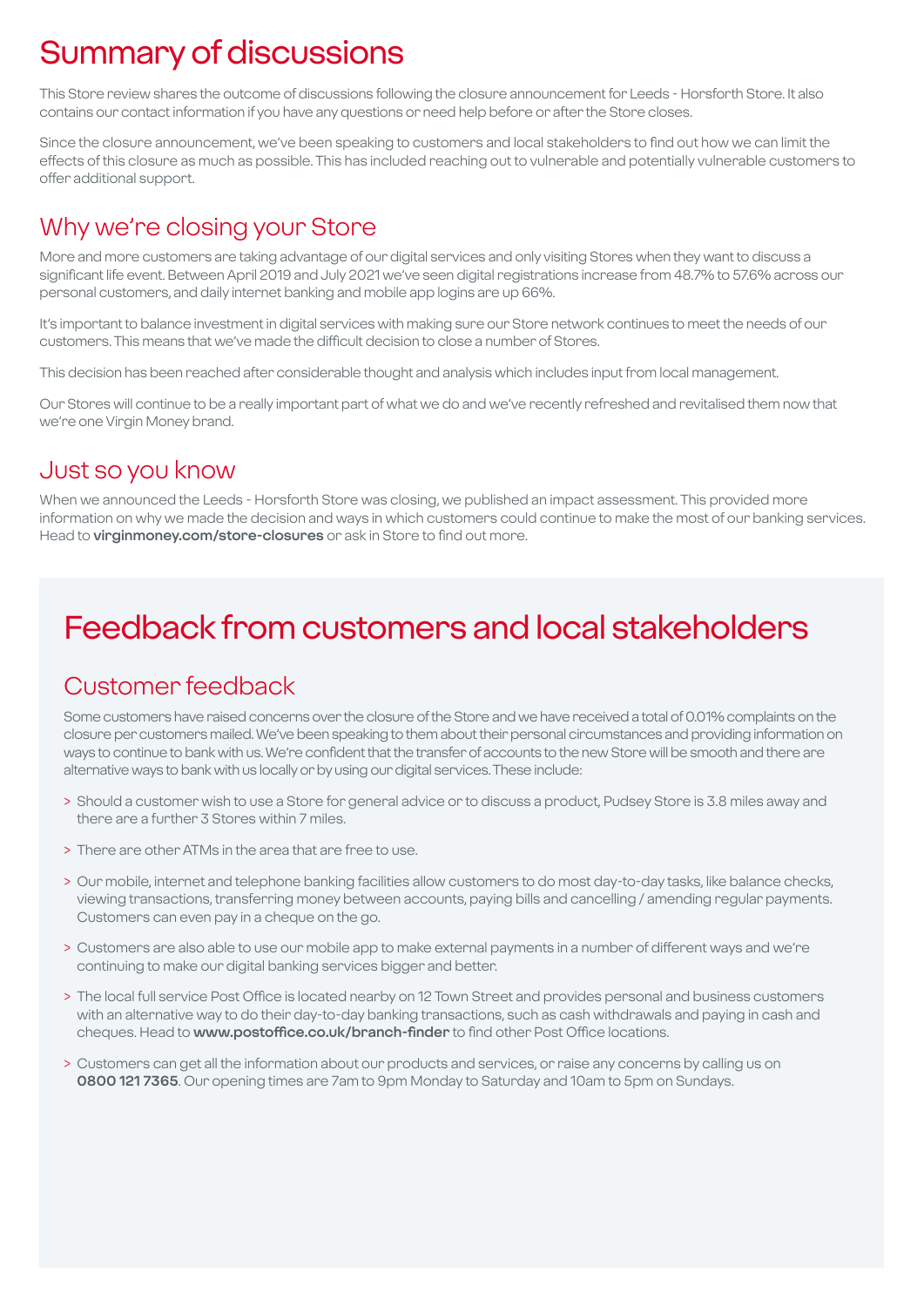### Stakeholder & community feedback

Our Store Manager has spoken with one of the team at the local Post Office branch. They were aware of our planned Store closure and didn't have any questions at the time. A request will be made for a follow up meeting in December.

Our Store Manager has also spoken with the local Library coordinator. They are going to liaise with their support groups to see if it would be beneficial for us to attend any of their support groups. Next follow up meeting planned for 9 November 2021.

The main concern for customers during conversations in Store is that there is no direct bus service to our Stores in Pudsey (3.8 miles) or Moortown (4.9 miles), with the only direct bus service into the city (5.4 miles). We have tried to mitigate our customers need to travel by discussing the services available through the local Post Office just a short way down the road in Horsforth and local free to use ATMs.

### Engagement with customers and local stakeholders

| <b>Stakeholders</b>               | <b>Engagement activities</b>      | <b>Additional notes</b>                                                                                                                                                                                                                                                                                                                                                                                                                                                                                                              |
|-----------------------------------|-----------------------------------|--------------------------------------------------------------------------------------------------------------------------------------------------------------------------------------------------------------------------------------------------------------------------------------------------------------------------------------------------------------------------------------------------------------------------------------------------------------------------------------------------------------------------------------|
| <b>Customers</b>                  | Store posters and leaflets        | Live from 29 September 2021.                                                                                                                                                                                                                                                                                                                                                                                                                                                                                                         |
|                                   | Closure details on our<br>website | Available at virginmoney.com/store-closures                                                                                                                                                                                                                                                                                                                                                                                                                                                                                          |
|                                   | External media                    | Announcement issued to national and local media outlets.                                                                                                                                                                                                                                                                                                                                                                                                                                                                             |
|                                   | <b>Direct mailing</b>             | A letter, 24-hour banking leaflet and Post Office services leaflet sent<br>on 29 September 2021. This was issued to all Store customers and<br>customers regularly using the Store.                                                                                                                                                                                                                                                                                                                                                  |
|                                   |                                   | The mailing included info on the Store closure and how to access<br>all the other ways to bank. This provided customers with a minimum<br>12 weeks' notice in line with the UK Finance Access to Banking<br>Standard and Financial Conduct Authority (FCA) Guidance.                                                                                                                                                                                                                                                                 |
|                                   | <b>Customer contact</b>           | We're contacting known vulnerable and potentially vulnerable<br>customers, to see what we can do to support their banking<br>needs after the closure. We'll talk to them about their personal<br>circumstances and ways we can help. This may include arranging a<br>meeting with the nearest Store Manager or walking the route to the<br>nearest Post Office with them.                                                                                                                                                            |
|                                   |                                   | All customers can attend digital banking sessions either in Store, at<br>a local library or carried out remotely when requested. The Store<br>digital banking sessions are scheduled for 3 and 10 November 2021.<br>Corporate Structured Finance and Commercial and Private<br>Relationship Managers will talk to their customers about the closure<br>and make sure they have support in place to meet their banking<br>requirements (e.g. we may be able to set up a cash delivery service<br>for some of our Business customers). |
| <b>Customer support</b><br>groups | Email                             | Email sent to local Citizens Advice Bureau on 30 September 2021.<br>Email sent to local Chamber of Commerce on 30 September 2021.<br>Email sent to Age UK local group, RNIB and FSB regional team on 30<br>September 2021.                                                                                                                                                                                                                                                                                                           |
| <b>Politicians</b>                | Email / letter                    | Email issued to local MP 29 September 2021 and local Councillors<br>30 September 2021.                                                                                                                                                                                                                                                                                                                                                                                                                                               |
| Post Office                       | <b>Meetings</b>                   | Following discussions of the closure with the Post Office, they're<br>contacting the nearest three Post Office branches to each closing<br>Store. This is to make sure they're aware of the closure and supplied<br>with extra pay-in envelopes.                                                                                                                                                                                                                                                                                     |